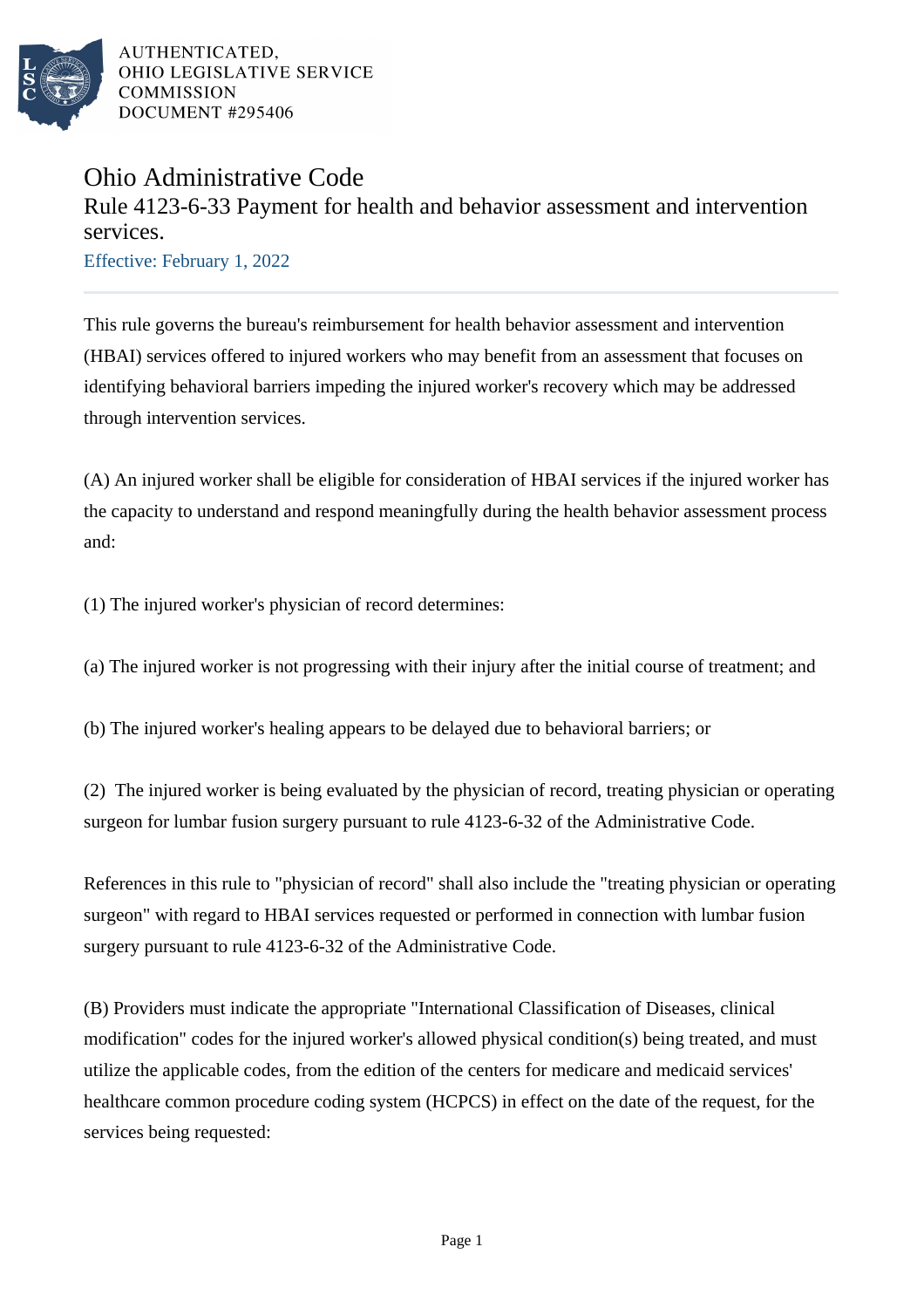

(1) Provider types who are eligible to bill evaluation and management codes must utilize evaluation and management codes when billing for HBAI services;

(2) Provider types who are not eligible to bill evaluation and management codes must utilize the applicable HBAI service codes when billing for HBAI services;

(3) HBAI services must be directed toward, and billed with, the injured worker's allowed physical condition(s);

(4) The bureau of workers' compensation shall not reimburse any HBAI services rendered to diagnose or treat psychological conditions, as the focus of these services is not on mental health but on factors impacting the prevention, treatment, or management of physical health problems and treatments.

(C) Health behavior assessment services.

(1) The physician of record requesting a health behavior assessment must submit a medical treatment reimbursement request for the assessment (on form C-9 or equivalent) to the injured worker's MCO.

(2) The physician of record must document the following to support the request for the assessment:

(a) History of the industrial injury or occupational disease resulting in the allowed conditions in the claim;

(b) Recognized behavioral barriers impeding the injured worker's recovery from the allowed conditions in the claim;

(c) Documentation of the initial course of treatment, including all treatment and diagnostic studies as of the date of the request, including all results;

(d) The assessment is not duplicative of other provider assessments.

(3) The health behavior assessment may be performed by any provider whose professional scope of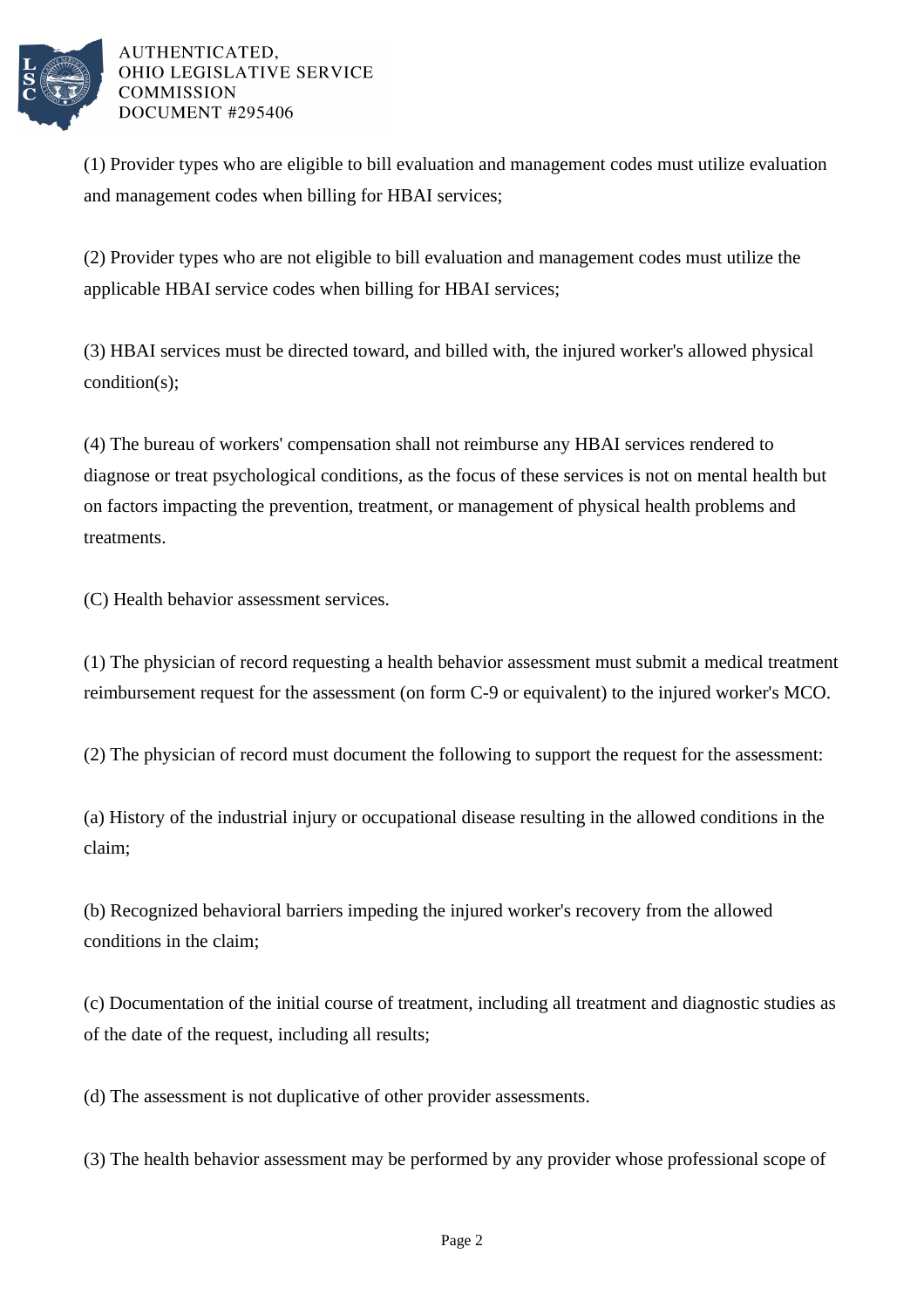

practice as defined under state law includes health behavior assessment services.

(4) The provider conducting the health behavior assessment must provide a written summary report to the physician of record indicating the findings of the assessment and appropriate recommendations for intervention services, if any. The report shall include at a minimum the following:

(a) History of the industrial injury or occupational disease resulting in the allowed conditions in the claim;

(b) Overview of treatment and diagnostic studies to date and results;

(c) Use of one or more currently accepted and validated screening tools;

(d) Assessment conclusions/findings including, at a minimum:

(i) Identification and/or validation of existence of behavioral barriers;

(ii) A statement as to whether the injured worker's healing or recovery progress from the allowed conditions is impeded by the identified behavioral barriers;

(iii) Recommendation of possible intervention services and goals to address the identified behavioral barriers; and

(iv) The expected duration of the recommended intervention services;

(5) Except as otherwise provided in rule 4123-6-32 of the Administrative Code, only one health behavior assessment per year may be approved for an injured worker.

(6) Health behavior re-assessment services.

(a) One re-assessment per year may be approved for an injured worker who has undergone health behavior intervention services.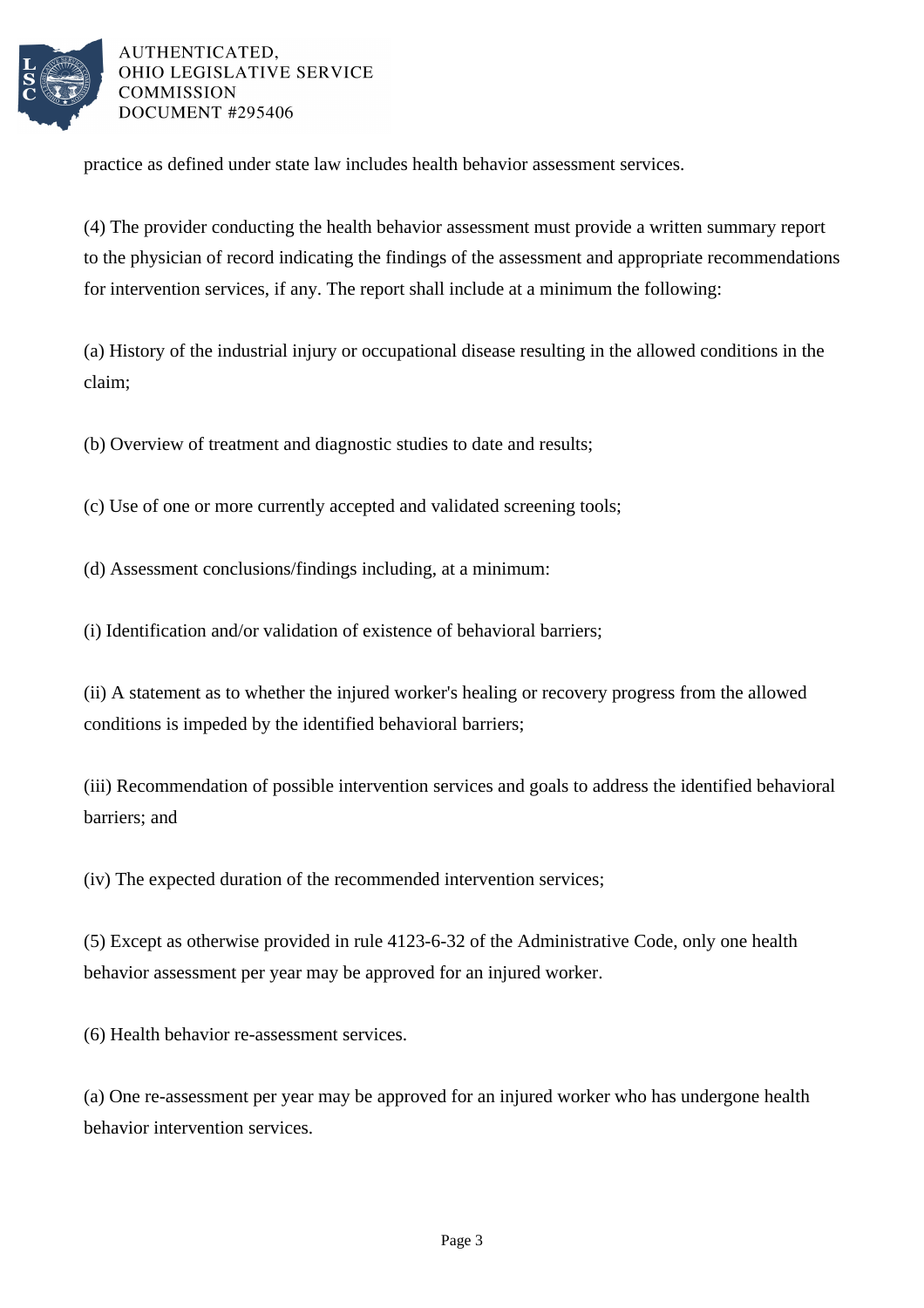

(b) A physician of record requesting a re-assessment must:

(i) Submit a medical treatment reimbursement request for the reassessment (on form C-9 or equivalent) to the injured worker's MCO; and

(ii) Provide clear rationale for why a re-assessment is required, including new and changed circumstances in the injured worker's physical status.

(7) The provider conducting the health behavior assessment or re-assessment of an injured worker may not provide health behavior intervention services for the same injured worker.

(D) Health behavior intervention services.

(1) After review of the assessment, the physician of record shall:

(a) Determine the medically necessary and appropriate health behavior intervention services to be provided; and

(b) Submit a medical treatment reimbursement request for the services (on form C-9 or equivalent) to the injured worker's MCO.

(2) The health behavior intervention services may be performed by any provider whose professional scope of practice as defined under state law includes health behavior intervention services.

(3) Health behavior intervention services are limited to coaching and counseling services that address the behavioral barriers identified or validated in the assessment.

(4) Documentation for each intervention encounter must include the following:

(a) Goals;

(b) Progress, or lack thereof, toward goals and objectives;